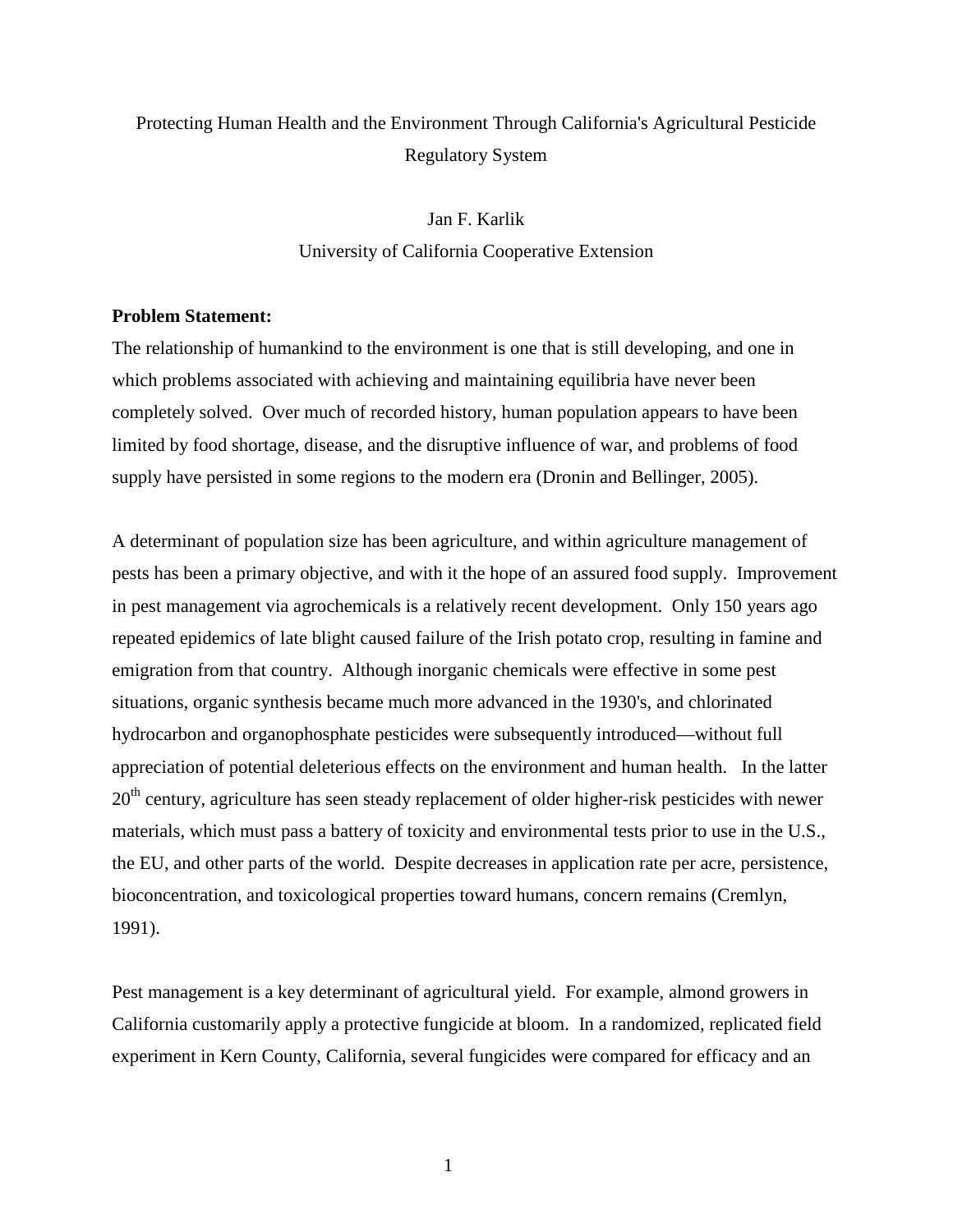untreated control was included. At harvest, the yields of almond meats were 588 kg per ha in untreated trees compared to 1990 kg per ha for the mean of treated trees (Viveros, 1986).

The U.S. EPA is responsible for setting tolerances on food crops, and the food supply is monitored continually (Francis, 1993; Minyard and Roberts, 1991). Despite development of a national and state regulatory structure, qualitative and quantitative concerns persist regarding pesticide residues in foods.

### **Objectives:**

At this time, pesticides represent a small but a real and quantifiable risk. A large margin of safety exists, especially when actual residue levels are considered (Archibald and Winter, 1989). However, although pesticides are regulated in the U.S. by USEPA, which evaluates toxicological information and approves labels giving directions for use, California strives to provide additional assurance of food, human, and environmental safety through a multistep process. We want to describe the administrative structure and mechanics of that process, as well as the data available, since aspects of the approach of California may be useful elsewhere. Our focus is from a local perspective, that of Kern County, CA, located in the southern San Joaquin Valley. Kern is about 200 x 100 km in size, about a third of which is suitable for agriculture. Agricultural crop production was \$US 4.1 billion in 2007, placing Kern as the third highest ranking agricultural production county in California (http://www.nass.usda.gov/Statistics\_by\_State/California/ Publications/AgComm/200708cavtb00.pdf).

## **Procedures:**

In California additional review occurs at the state level to further evaluate and adjust label instructions for the cropping, environmental and social conditions unique to California. Each county government includes an office of an Agricultural Commissioner, who is responsible for local regulatory oversight and enforcement of certain agricultural practices, particularly those related to pesticide application. To apply pesticides, commercial growers must apply to the county Agricultural Commissioner for an annual permit delineating crop areas that may subsequently be treated. Data are incorporated into geographic information systems in some counties. For certain pesticides deemed to pose higher risk to people or the environment, a

2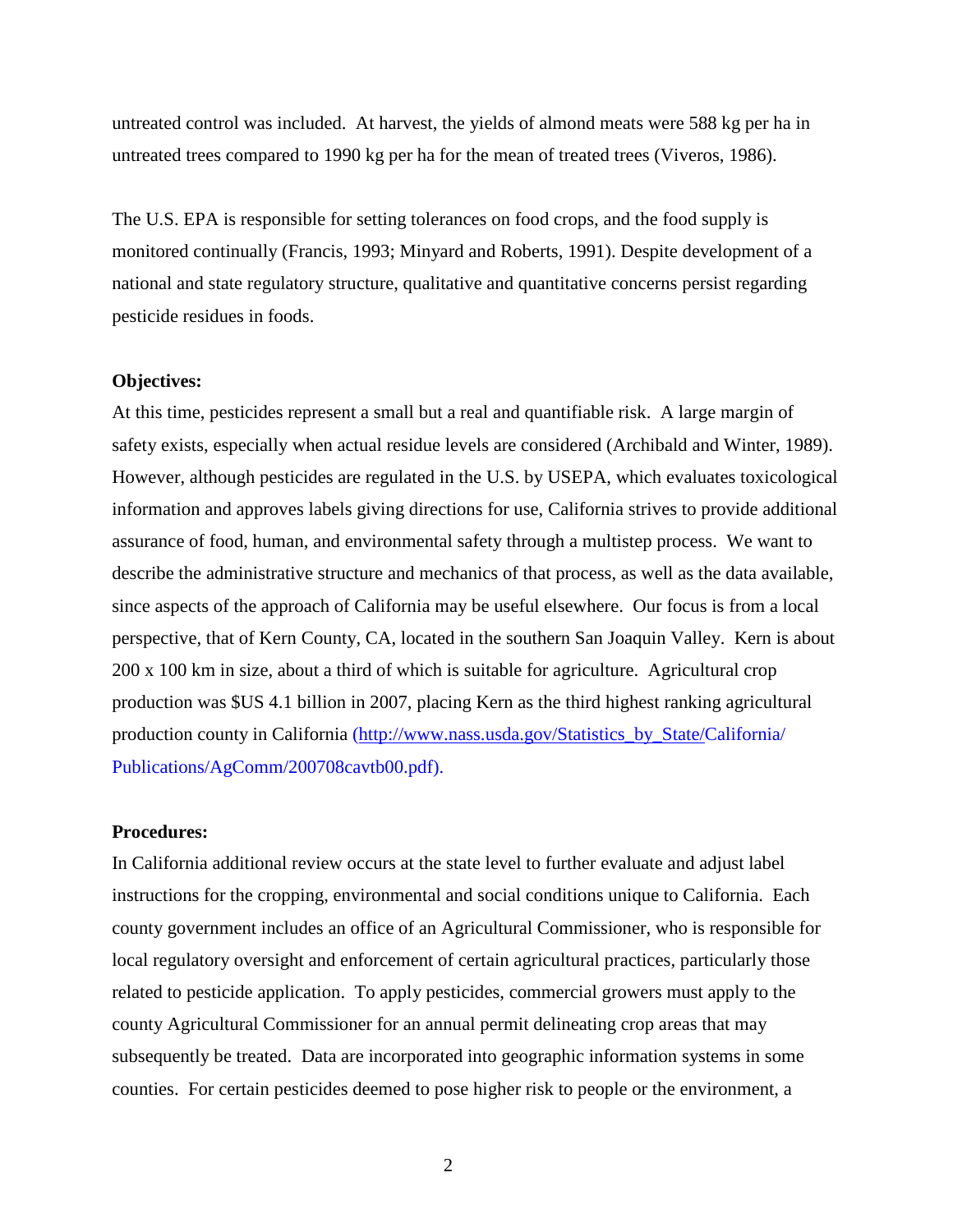notice-of-intent must be submitted by the grower or applicator and approved by the Commissioner's office prior to pesticide application. Personnel involved with pesticide application have licensing, education, and training requirements, enforced through inspections and investigations conducted by Commissioner's representatives.

An important component of environmental management and compliance assurance is California's total reporting requirement, under which growers must report application amount, location, and pesticide product identity and concentration for all applications to the Commissioner. The laws governing pesticide use reporting are found at http://www.cdpr.ca.gov/docs/pur/purmain.htm. An overview of the system can be found at http://www.cdpr.ca.gov/docs/pur/purovrvw/ovr52000.pdf, so it is not our intent to recapitulate that information, but rather to provide perspective at the local level.

Every pesticide-related accident and illness reported to the county Agricultural Commissioner is thoroughly investigated by specially-trained staff members. These inspectors review permits, notices-of-intent, interview those who may have applied or been exposed to a chemical, sample clothing, plant material, and other objects for residue, and compile detailed reports of any suspected pesticide exposure. The Agricultural Commissioner has the authority to levy fines and suspend/revoke an applicator's license if he is found to be at fault in one of these incidents. In some instances cases are referred to the District Attorney's office for criminal prosecution.

## **Results:**

In Kern County, for example, 13.6 million kg of pesticide active ingredients were applied in 2006.Data are accumulated by the County Ag Commissioners and sent to the State, where data are collated and may be used for regulatory decisions. It is possible to view data via the Internet, http://www.cdpr.ca.gov/docs/pur/purmain.htm, by year of interest and county. Within the county data, pesticide active ingredients indexed by crop or indexed by pesticide active ingredient. Lists of top five and top 100 pesticides used by mass, and crops with greatest pesticide use, are also available.

3